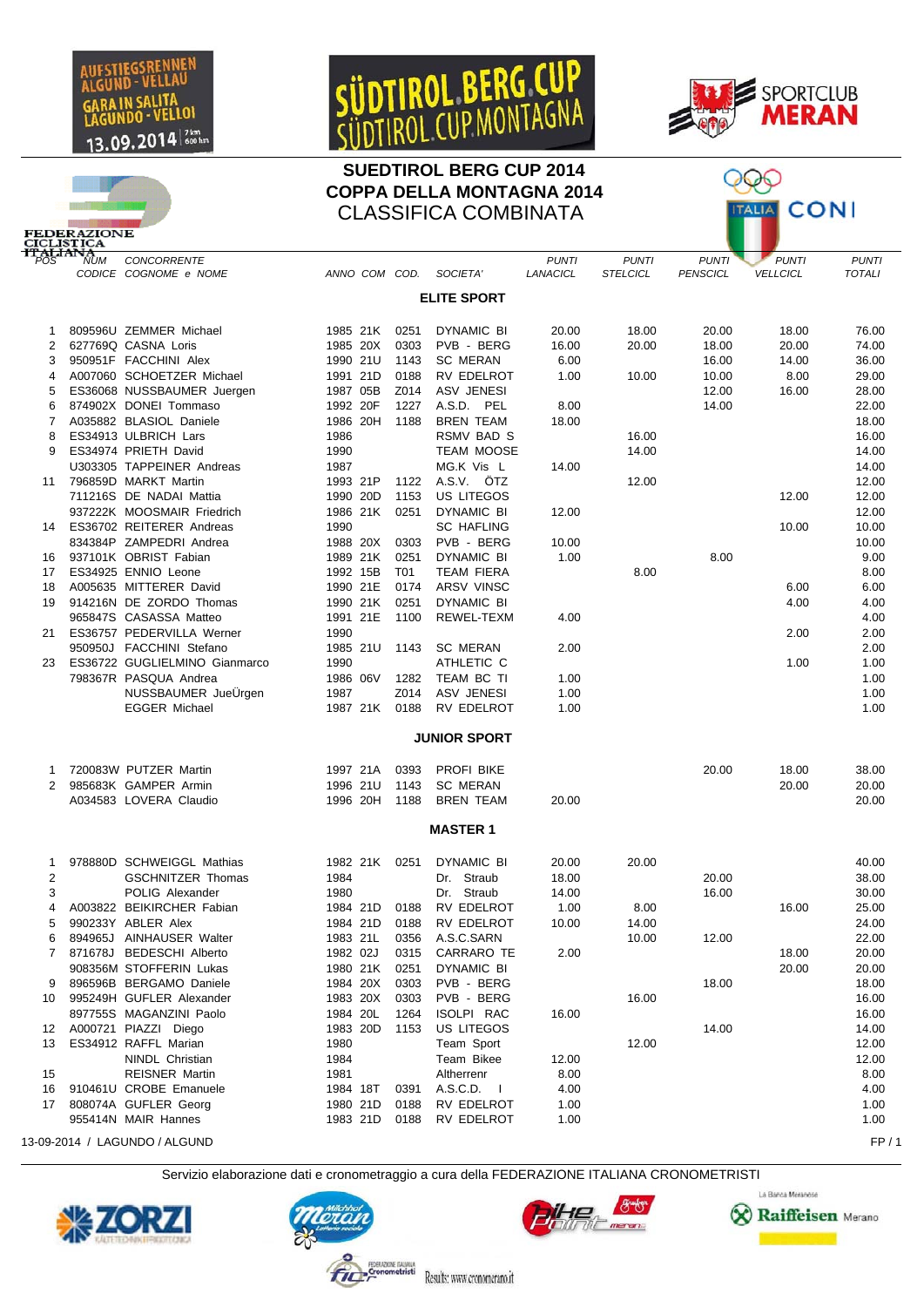| POS          | <b>NUM</b> | <b>CONCORRENTE</b><br>CODICE COGNOME e NOME          | ANNO COM COD.        |              | SOCIETA'                       | <b>PUNTI</b><br>LANACICL | <b>PUNTI</b><br><b>STELCICL</b> | <b>PUNTI</b><br><b>PENSCICL</b> | <b>PUNTI</b><br><b>VELLCICL</b> | <b>PUNTI</b><br><b>TOTALI</b> |
|--------------|------------|------------------------------------------------------|----------------------|--------------|--------------------------------|--------------------------|---------------------------------|---------------------------------|---------------------------------|-------------------------------|
| 17           |            | 808985Z KROELL Michael                               | 1984 21U             | 1143         | <b>SC MERAN</b>                | 1.00                     |                                 |                                 |                                 | 1.00                          |
|              |            |                                                      |                      |              | <b>MASTER 2</b>                |                          |                                 |                                 |                                 |                               |
| 1            |            | 797334X ERHARD Alexander                             | 1978 21E             | 0174         | ARSV VINSC                     | 16.00                    | 18.00                           | 18.00                           | 14.00                           | 66.00                         |
| 2            |            | 901836Q KOFLER Horst                                 | 1975 21W             | 1129         | ASV OK SUE                     |                          | 20.00                           | 20.00                           | 18.00                           | 58.00                         |
| 3            |            | 396015R UNTERTHURNER Stephan                         | 1976 20X             | 0303         | PVB - BERG                     | 20.00                    |                                 |                                 | 20.00                           | 40.00                         |
|              |            | 922050X LUGGIN Norbert                               | 1978 21D             | 0308         | KSV - FOR                      | 8.00                     | 8.00                            | 12.00                           | 12.00                           | 40.00                         |
| 5            |            | <b>BERION Gabriele</b>                               | 1975                 |              | AC MERANO                      | 6.00                     | 12.00                           |                                 | 10.00                           | 28.00                         |
| 6            |            | A032529 STUEFER Erwin                                | 1979 21L             | 0356         | A.S.C.SARN                     | 10.00                    | 14.00                           |                                 |                                 | 24.00                         |
| 7            |            | 974053S SANTONI Duilio                               | 1976 20G             | 1212         | <b>VERTICAL S</b>              | 18.00                    |                                 |                                 |                                 | 18.00                         |
| 8            |            | ES35114 PICCINA Simone<br>701409L ANZELINI Maurizio  | 1975<br>1976 20N     |              |                                |                          | 16.00                           |                                 |                                 | 16.00                         |
|              |            | 919661H RESCH Christian                              | 1975 21K             | 1230<br>0251 | RIDEWAI AS<br>DYNAMIC BI       |                          |                                 | 16.00                           | 16.00                           | 16.00<br>16.00                |
| 11           |            | 908581Y ZENDRI Brunio                                | 1979 20X             | 0303         | PVB - BERG                     |                          |                                 | 14.00                           |                                 | 14.00                         |
|              |            | 726679R CODEBO' Giampaolo                            | 1976 06F             | 0864         | <b>TEAM MARCH</b>              | 14.00                    |                                 |                                 |                                 | 14.00                         |
| 13           |            | 797285X TUTZER Andreas                               | 1977 21P             | 1114         | POLI.A.V.I                     | 12.00                    |                                 |                                 |                                 | 12.00                         |
| 14           |            | ES35125 PURICELLI Fabrizio                           | 1978 101             | 071          | <b>TEAM MEMO</b>               |                          | 10.00                           |                                 |                                 | 10.00                         |
| 15           |            | 808495W DALDOSS Michael                              | 1976 21H             | 0104         | A.B.C. EGN                     |                          | 6.00                            |                                 |                                 | 6.00                          |
| 16           |            | 960369Z ZERZ Juergen                                 | 1976 21E             | 0174         | <b>ARSV VINSC</b>              |                          | 4.00                            |                                 |                                 | 4.00                          |
|              |            | POEPPEL Andreas                                      | 1976                 |              | RC Union S                     | 4.00                     |                                 |                                 |                                 | 4.00                          |
| 18           |            | 996194C CASETTA Mirco                                | 1977 05J             | 0302         | ASD TEAM S                     |                          | 2.00                            |                                 |                                 | 2.00                          |
|              |            | 837970Z MITTERHOFER Stefan<br>717250N LEDER Giovanni | 1975 21E             | 0174<br>1254 | ARSV VINSC<br><b>GARDAFOX</b>  | 2.00                     |                                 |                                 |                                 | 2.00                          |
| 20           |            |                                                      | 1977 20J             |              |                                | 1.00                     |                                 |                                 |                                 | 1.00                          |
|              |            |                                                      |                      |              | <b>MASTER 3</b>                |                          |                                 |                                 |                                 |                               |
| 1            |            | 416802Q VARESCO Jarno                                | 1973 02J             | 0315         | CARRARO TE                     | 18.00                    | 20.00                           | 20.00                           | 20.00                           | 78.00                         |
| 2            |            | 524742W WEISENHORN Oswald                            | 1970 21E             | 0174         | <b>ARSV VINSC</b>              | 16.00                    | 18.00                           | 16.00                           | 18.00                           | 68.00                         |
| 3            |            | 787074U HOFER Franz                                  | 1973 21L             | 0356         | A.S.C.SARN                     | 1.00                     |                                 | 18.00                           | 10.00                           | 29.00                         |
| 4            |            | 1971061 OBWALLER Hans Peter                          | 1971                 |              | Flachau-KT                     | 20.00                    |                                 |                                 |                                 | 20.00                         |
| 5            |            | ES34908 FRAUENSCHUH Thomas                           | 1971                 |              | RADSPORT S                     |                          | 16.00                           |                                 |                                 | 16.00                         |
| $\mathbf{7}$ |            | 641149R PIXNER Juergen<br>905781V FENAROLI Diego     | 1974 21L<br>1973 20L | 0356<br>1264 | A.S.C.SARN<br>ISOLPI RAC       |                          | 14.00                           |                                 | 16.00                           | 16.00<br>14.00                |
|              |            | 6641250 OBERKLAMMSTEINER Hansjoerg                   | 1973                 |              | MICHEL BIK                     |                          |                                 | 14.00                           |                                 | 14.00                         |
|              |            | <b>KINDSEISEN Christian</b>                          | 1971                 |              |                                |                          |                                 |                                 | 14.00                           | 14.00                         |
|              |            | 832616M GOETSCH Markus                               | 1972 21K             | 0251         | <b>DYNAMIC BI</b>              | 4.00                     | 10.00                           |                                 |                                 | 14.00                         |
|              |            | OSELE Roland                                         | 1970                 | 1143         | <b>SC MERAN</b>                | 14.00                    |                                 |                                 |                                 | 14.00                         |
| 12           |            | 808047F FLARER Stephan                               | 1971 21D             | 0188         | RV EDELROT                     | 1.00                     |                                 | 12.00                           |                                 | 13.00                         |
| 13           |            | ES34904 BELLO Demetrio                               | 1971 06T             | V046         | <b>UNO TEAM</b>                |                          | 12.00                           |                                 |                                 | 12.00                         |
|              |            | 892066N BERNARD Manfred                              | 1974 21e             | 1100         | REWEL-TEXM                     |                          |                                 |                                 | 12.00                           | 12.00                         |
|              |            | 847768L WALLNOEFER Freddi                            | 1974 21E             | 0174         | <b>ARSV VINSC</b>              | 12.00                    |                                 |                                 |                                 | 12.00                         |
| 16           |            | A034052 TSCHIGG Armin                                | 1973 21K             | 0251         | DYNAMIC BI                     | 1.00                     | 2.00                            |                                 | 8.00                            | 11.00                         |
| 17           |            | 908848K PAGANELLI Fabio                              | 1970 02J             | 2151         | <b>BREVIARIO</b>               | 10.00                    |                                 |                                 |                                 | 10.00                         |
| 18           |            | ES34928 FACCHINI Paolo<br>792545W PARTEL Enzo        | 1971 08P<br>1973 20H | C012<br>1188 | ASD PEDALE<br><b>BREN TEAM</b> | 8.00                     | 8.00                            |                                 |                                 | 8.00<br>8.00                  |
| 20           |            | ES34907 LADURNER Haral                               | 1971                 |              | <b>OETZI BIKE</b>              |                          | 6.00                            |                                 |                                 | 6.00                          |
|              |            | 921476J HOUSKA David                                 | 1973 21E             | 0174         | ARSV VINSC                     |                          |                                 |                                 | 6.00                            | 6.00                          |
|              |            | 455279 CANELLA Marco                                 | 1972                 |              | ASD Team C                     | 6.00                     |                                 |                                 |                                 | 6.00                          |
| 23           |            | ES34914 PIETZKO Christian                            | 1972                 |              | WWW.BIOTRA                     |                          | 4.00                            |                                 |                                 | 4.00                          |
| 24           |            | 396323S MARGONARI Mauro                              | 1970 20X             | 0303         | PVB - BERG                     | 2.00                     |                                 |                                 |                                 | 2.00                          |
| 25           |            | ES34905 MODESTO Massimiliano                         | 1970                 | 0226         | <b>GS DACCORD</b>              |                          | 1.00                            |                                 |                                 | 1.00                          |
|              |            | ES34916 GOTTARDI Giulio                              | 1973 05T             | N015         | <b>GC CONSOLA</b>              |                          | 1.00                            |                                 |                                 | 1.00                          |
|              |            | ES34920 BERGER Arne<br>895883A KOFLER Kurt           | 1971<br>1970 21E     | 0174         | BIKE AID<br>ARSV VINSC         |                          | 1.00<br>1.00                    |                                 |                                 | 1.00<br>1.00                  |
|              |            | ES34977 MARZINOTTO Michele                           | 1970 05T             | N019         | ASD PETROL                     |                          | 1.00                            |                                 |                                 | 1.00                          |
|              |            | A035788 AUER Thomas                                  | 1974 21E             | 0174         | ARSV VINSC                     |                          | 1.00                            |                                 |                                 | 1.00                          |
|              |            | 416802Q COSTANZI Davide                              | 1972                 |              | DLF TRYGOL                     |                          | 1.00                            |                                 |                                 | 1.00                          |
|              |            | ES35126 BUTI Simone                                  | 1974                 | 0376         | <b>TEAM BIKE</b>               |                          | 1.00                            |                                 |                                 | 1.00                          |
|              |            | 967352B MARCATO Andrea                               | 1972 21E             | 1100         | REWEL-TEXM                     | 1.00                     |                                 |                                 |                                 | 1.00                          |
|              |            | 996854R COMININI Mirko                               | 1973 02L             | 3901         | VALGRIGNA                      | 1.00                     |                                 |                                 |                                 | 1.00                          |
|              |            | 957784T UNTERPERTINGER Filipp                        | 1972 21P             | 1114         | POLI.A.V.I                     | 1.00                     |                                 |                                 |                                 | 1.00                          |
|              |            | 847996J ROSSATO Mirko                                | 1970 20J             | 1238         | VALRENDENA                     | 1.00                     |                                 |                                 |                                 | 1.00                          |
|              |            | SACCOMAN Roberto                                     | 1970                 |              | ATHLETICLU                     | 1.00                     |                                 |                                 |                                 | 1.00                          |
|              |            | <b>STROBL Markus</b><br><b>STECHER Frowin</b>        | 1971<br>1970         |              | SPORT TENN                     | 1.00<br>1.00             |                                 |                                 |                                 | 1.00<br>1.00                  |
|              |            |                                                      |                      |              | <b>MASTER 4</b>                |                          |                                 |                                 |                                 |                               |
|              |            | 892071K KOFLER Andreas                               |                      |              | REWEL-TEXM                     |                          |                                 |                                 | 18.00                           | 72.00                         |
| 1<br>2       |            | 433347X STUFFER Herbert                              | 1966 21E<br>1968 21N | 1100<br>0025 | ASV RODES                      | 14.00<br>16.00           | 20.00                           | 20.00<br>16.00                  | 20.00                           | 52.00                         |
| 3            |            | 516050Y APPOLONNI Mario                              | 1969 20X             | 0303         | PVB - BERG                     | 20.00                    | 16.00                           |                                 |                                 | 36.00                         |
|              |            | 13-09-2014 / LAGUNDO / ALGUND                        |                      |              |                                |                          |                                 |                                 |                                 | FP/2                          |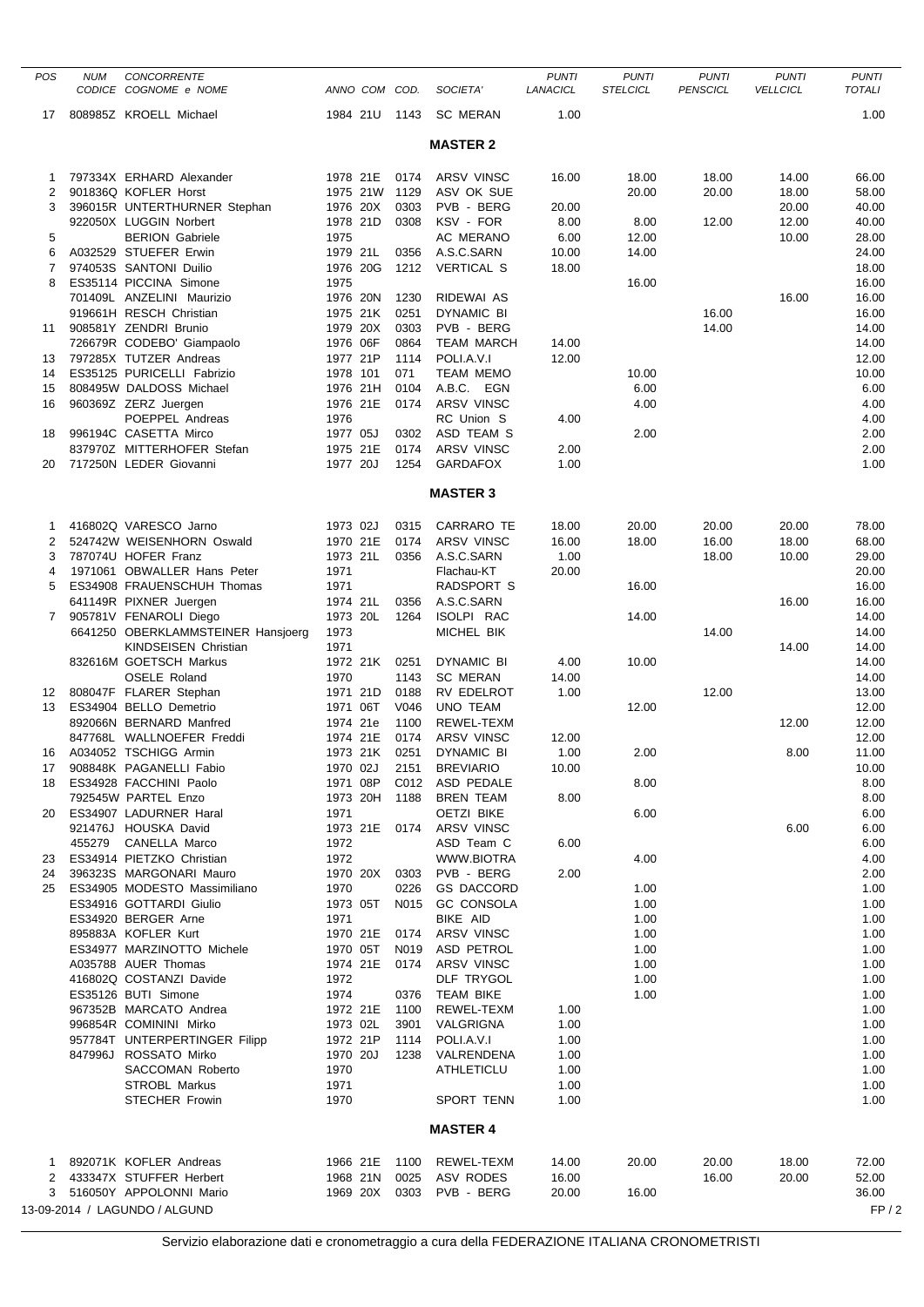| <b>POS</b>      | <b>NUM</b> | <b>CONCORRENTE</b><br>CODICE COGNOME e NOME | ANNO COM COD. |      | SOCIETA'                 | <b>PUNTI</b><br>LANACICL | <b>PUNTI</b><br><b>STELCICL</b> | <b>PUNTI</b><br><b>PENSCICL</b> | <b>PUNTI</b><br><b>VELLCICL</b> | <b>PUNTI</b><br><b>TOTALI</b> |
|-----------------|------------|---------------------------------------------|---------------|------|--------------------------|--------------------------|---------------------------------|---------------------------------|---------------------------------|-------------------------------|
| 4               |            | PILO Stefano                                | 1965          |      |                          | 12.00                    |                                 | 18.00                           |                                 | 30.00                         |
| 5               |            | ES35117 LODI Andrea                         | 1968 08M      | 0051 | MAX TEAM                 |                          | 18.00                           |                                 |                                 | 18.00                         |
|                 |            | ES35117 THURNER Roland                      | 1968 05B      | Z014 | ASV JENESI               |                          | 10.00                           | 8.00                            |                                 | 18.00                         |
|                 |            | <b>KIRCHLER Gerhard</b>                     | 1968          |      | <b>SCHWABS</b>           |                          |                                 | 6.00                            | 12.00                           | 18.00                         |
|                 |            |                                             | 1969 20V      |      |                          |                          |                                 |                                 |                                 |                               |
|                 |            | 847039V BAZZANELLA Michele                  |               | 1208 | <b>TEAM BSR</b>          | 18.00                    |                                 |                                 |                                 | 18.00                         |
| 9               |            | ES36704 BAZZANELLA Mario                    | 1966          |      | ATHLETIC C               |                          |                                 |                                 | 16.00                           | 16.00                         |
| 10              |            | 547997N ZORZI Adriano                       | 1969 02N      | 3465 | MTB AGNOSI               |                          | 14.00                           |                                 |                                 | 14.00                         |
|                 |            | 588034M KARGRUBER Stefan                    | 1967          |      | <b>GREEN VALL</b>        |                          |                                 | 14.00                           |                                 | 14.00                         |
|                 |            | 827994C BELLANTE Dario                      | 1966 20D      | 1153 | US LITEGOS               |                          |                                 |                                 | 14.00                           | 14.00                         |
|                 |            | 13 ES35124 PALESTRA Eric                    | 1969 05T      | N015 | <b>GC CONSOLA</b>        |                          | 12.00                           |                                 |                                 | 12.00                         |
|                 |            | 958343R PALLER Martin                       | 1968 21D      | 1140 | TEAM BAD S               |                          |                                 | 12.00                           |                                 | 12.00                         |
|                 |            | 895269H PELLEGRINI Luca                     | 1969 20A      | 1002 | <b>COMANO BIK</b>        | 4.00                     | 8.00                            |                                 |                                 | 12.00                         |
|                 |            | 902377C DI CARLO Franco                     | 1965 21A      | 1009 | <b>TEAM ZANOL</b>        | 1.00                     | 1.00                            | 2.00                            | 8.00                            | 12.00                         |
|                 |            | 17 ES36069 PLATTNER Andreas                 | 1966 05B      | Z014 | ASV JENESI               |                          |                                 | 10.00                           |                                 | 10.00                         |
|                 |            | A040839 ELZENBAUMER Ropert                  | 1966 21S      |      | <b>SUEDTIROLE</b>        |                          |                                 |                                 | 10.00                           | 10.00                         |
|                 |            | 587701W NAVE Valentino                      | 1969 20X      | 0303 | PVB - BERG               | 10.00                    |                                 |                                 |                                 | 10.00                         |
| 20              |            | 728887V DI GERONIMO Michele                 | 1966 20X      | 0303 | PVB - BERG               | 8.00                     |                                 |                                 |                                 | 8.00                          |
| 21              |            | ES35118 EGGER Norbert                       | 1969 05B      | Z014 | <b>ASV JENESI</b>        |                          | 6.00                            |                                 |                                 | 6.00                          |
|                 |            | 828531L SCHIESARO Fabio                     | 1968 21W      | 1010 | A.S.D. ALP               | 6.00                     |                                 |                                 |                                 | 6.00                          |
| 23              |            | ES34917 HOFER Alois                         | 1968          |      | <b>FRANZENFES</b>        |                          | 4.00                            |                                 |                                 | 4.00                          |
|                 |            | ES36072 HOFER Luis                          | 1968          |      | <b>FRANZENSFE</b>        |                          |                                 | 4.00                            |                                 | 4.00                          |
| 25              |            | ES34915 MEESSEN Frank                       | 1968          |      | <b>RSV DUEREN</b>        |                          | 2.00                            |                                 |                                 | 2.00                          |
|                 |            | 836032B LEONARDI Mario                      | 1967 21A      | 1009 | <b>TEAM ZANOL</b>        | 2.00                     |                                 |                                 |                                 | 2.00                          |
| 27              |            | <b>ABELE Markus</b>                         | 1968 21D      | 1140 | TEAM BAD S               |                          |                                 | 1.00                            |                                 | 1.00                          |
|                 |            | <b>VIKOLER Thomas</b>                       | 1968          |      |                          |                          |                                 | 1.00                            |                                 | 1.00                          |
|                 |            | 433884B COLAONE Roberto                     | 1969 21H      | 0104 | A.B.C.<br>EGN            | 1.00                     |                                 |                                 |                                 | 1.00                          |
|                 |            | A015552 LANZNASTER Walter                   | 1966 21H      | 0104 | A.B.C.<br><b>EGN</b>     | 1.00                     |                                 |                                 |                                 | 1.00                          |
|                 |            | 808913Y OETTL Sieghard                      | 1965 21D      | 0188 | RV EDELROT               | 1.00                     |                                 |                                 |                                 | 1.00                          |
|                 |            | A021890 ZOESCHG Gerhard                     | 1969 21D      | 0188 | RV EDELROT               | 1.00                     |                                 |                                 |                                 | 1.00                          |
|                 |            | 588261D MOSER Giuseppe                      | 1967 21W      | 0370 | S.C.ALTAIR               | 1.00                     |                                 |                                 |                                 | 1.00                          |
|                 |            | <b>BERGER Hubert</b>                        | 1968 21K      | 0188 | RV EDELROT               | 1.00                     |                                 |                                 |                                 | 1.00                          |
|                 |            |                                             |               |      | <b>MASTER 5</b>          |                          |                                 |                                 |                                 |                               |
| -1              |            | 670351U LINARDI Tarcisio                    | 1964 20X      | 0303 | PVB - BERG               | 18.00                    | 20.00                           | 20.00                           | 18.00                           | 76.00                         |
| 2               |            | 461469E INSAM Ludwig                        | 1962 21N      | 0025 | ASV RODES                | 14.00                    | 14.00                           | 14.00                           | 14.00                           | 56.00                         |
| 3               |            | <b>MOLL Markus Stefan</b>                   | 1961          |      |                          |                          | 18.00                           | 18.00                           | 10.00                           | 46.00                         |
|                 |            | 818885N SMANIOTTO Luca                      | 1964 21K      | 0251 | DYNAMIC BI               | 10.00                    | 16.00                           | 16.00                           | 4.00                            | 46.00                         |
| 5               |            | 852671G THURNER Erich Karl                  | 1964 21L      | 0356 | A.S.C.SARN               |                          | 12.00                           | 12.00                           |                                 | 24.00                         |
|                 |            | 894941J LAGEDER Theodor                     | 1960 21E      | 1100 | REWEL-TEXM               | 12.00                    |                                 |                                 | 12.00                           | 24.00                         |
| 7               |            | ES35116 SCHAFFERER Erich                    | 1964          |      | TOM.SILLER               |                          |                                 |                                 | 20.00                           | 20.00                         |
|                 |            | ES35705 KAISER Juergen                      | 1960          |      | <b>TEAM XXLIG</b>        |                          | 10.00                           | 10.00                           |                                 | 20.00                         |
|                 |            | 908851E PREVITALI Paolo Giovanni            | 1963 02J      | 2151 | <b>BREVIARIO</b>         | 20.00                    |                                 |                                 |                                 | 20.00                         |
| 10              |            | ES34921 WEBBER Gabriele                     |               |      | 1960 05T N011 CC ROTALIA |                          |                                 |                                 | 16.00                           | 16.00                         |
|                 |            | A001797 ZOZIN Helmuth                       | 1964 21D      | 1140 | TEAM BAD S               |                          | 8.00                            | 8.00                            |                                 | 16.00                         |
| 12              |            | 524974P PICHLER Paul                        | 1961 21K      | 0251 | DYNAMIC BI               |                          | 6.00                            | 6.00                            |                                 | 12.00                         |
| 13              |            | 984680T GROSS Manfred                       | 1962 21L      | 0356 | A.S.C.SARN               | 8.00                     |                                 |                                 | 2.00                            | 10.00                         |
| 14              |            | <b>CARESIA Patrizio</b>                     | 1960          |      |                          |                          |                                 |                                 | 8.00                            | 8.00                          |
| 15              |            | A032836 HOLZMANN Norbert                    | 1964 21L      | 0356 | A.S.C.SARN               | 6.00                     |                                 |                                 | 1.00                            | 7.00                          |
| 16              |            | ES35129 FERRAZZI Urbano                     | 1960          |      | <b>SC MERAN</b>          |                          |                                 |                                 | 6.00                            | 6.00                          |
| <b>MASTER 6</b> |            |                                             |               |      |                          |                          |                                 |                                 |                                 |                               |
|                 |            |                                             |               |      |                          |                          |                                 |                                 |                                 |                               |
| 1               |            | 790163H BERNARD Nikolaus                    | 1958 21K      | 0251 | DYNAMIC BI               | 16.00                    | 20.00                           | 18.00                           | 20.00                           | 74.00                         |
| 2               |            | 837252V HELFER Kurt Johann                  | 1959 21D      | 0188 | RV EDELROT               | 14.00                    | 10.00                           |                                 | 18.00                           | 42.00                         |
| 3               |            | 219413T JANES Silvano                       | 1955 20X      | 0303 | PVB - BERG               | 20.00                    |                                 | 20.00                           |                                 | 40.00                         |
|                 |            | ES35119 HUBER Peter                         | 1959 05B      | Z014 | <b>ASV JENESI</b>        |                          | 8.00                            | 14.00                           | 14.00                           | 36.00                         |
| 5               |            | ES34972 HIESTAND Alwin                      | 1957          |      | <b>RV EINSIED</b>        |                          | 18.00                           | 16.00                           |                                 | 34.00                         |
| 6               |            | ES35706 MAYREGGER Guenther                  | 1956          |      | ARBO RC BI               |                          |                                 | 12.00                           | 12.00                           | 24.00                         |
| 7               |            | 391672B DELLAGIACOMA Piergiorgio            | 1959 20X      | 0303 | PVB - BERG               | 18.00                    |                                 |                                 |                                 | 18.00                         |
| 8               |            | ES34923 MERLI Roberto                       | 1955 08P      | C012 | ASD PEDALE               |                          | 16.00                           |                                 |                                 | 16.00                         |
|                 |            | U301989 TEVINI Giuseppe                     | 1958 05T      | N011 | <b>CC ROTALIA</b>        |                          |                                 |                                 | 16.00                           | 16.00                         |
| 10              |            | ES34906 ALTHENN Thomas                      | 1959          |      | RC CONCORD               |                          | 14.00                           |                                 |                                 | 14.00                         |
| 11              |            | ES35115 LUKAS Bernhard                      | 1955          |      | <b>MUENCHEN</b>          |                          | 12.00                           |                                 |                                 | 12.00                         |
|                 |            | A002392 SOMMAVILLA Paolo                    | 1958 20H      | 1188 | <b>BREN TEAM</b>         | 12.00                    |                                 |                                 |                                 | 12.00                         |
| 13              |            | <b>MOSER Richard</b>                        | 1959 21L      | 0356 | A.S.C.SARN               |                          |                                 | 10.00                           |                                 | 10.00                         |
|                 |            | 516126D SOLETTI Ivano                       | 1956 02G      | 2931 | <b>TEAM VISCA</b>        | 10.00                    |                                 |                                 |                                 | 10.00                         |
| 15              |            | A015968 FERRARI Giovanni                    | 1955 03Q      | 3055 | ASD CHESIN               | 8.00                     |                                 |                                 |                                 | 8.00                          |
|                 |            | 16 A023306 LEONI Giorgio                    | 1959 20J      | 1254 | <b>GARDAFOX</b>          | 6.00                     |                                 |                                 |                                 | 6.00                          |

13-09-2014 / LAGUNDO / ALGUND FP / 3